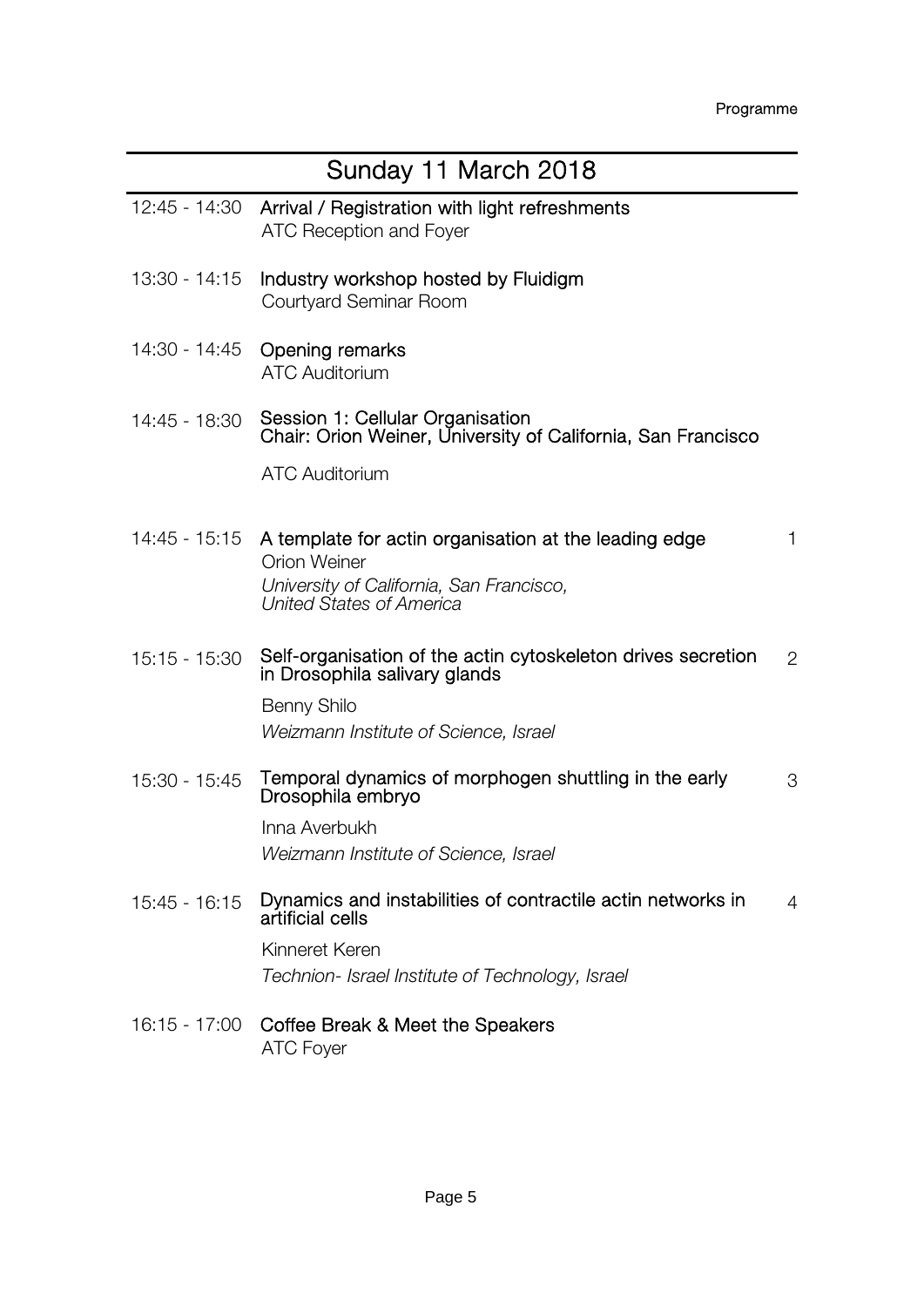EMBO | EMBL Symposium: Tissue Self-Organisation: Challenging the Systems

17:00 - 17:30 EMBO Young Investigator Lecture: Contribution of polarity reversal to the formation of metastases 5

Manuel Théry Hopital Saint Louis, France

17:30 - 17:45 Investigating mitotic nuclear dynamics of pseudo-stratified 6<br>epithelia in *Drosophila melanogaster* 

Natalie Kirkland University College London, United Kingdom

17:45 - 18:00 Local arrangement of fibronectin by myofibroblasts governs peripheral nuclear positioning in muscle cells

7

William Roman Instituto de Medicina Molecular, Portugal

18:00 - 18:30 Cellular proteostasis during aging through asymmetric cell division and organelle-based clearance 8

Rong Li

Johns Hopkins University, United States of America

18:30 - 20:00 Welcome Dinner EMBL Canteen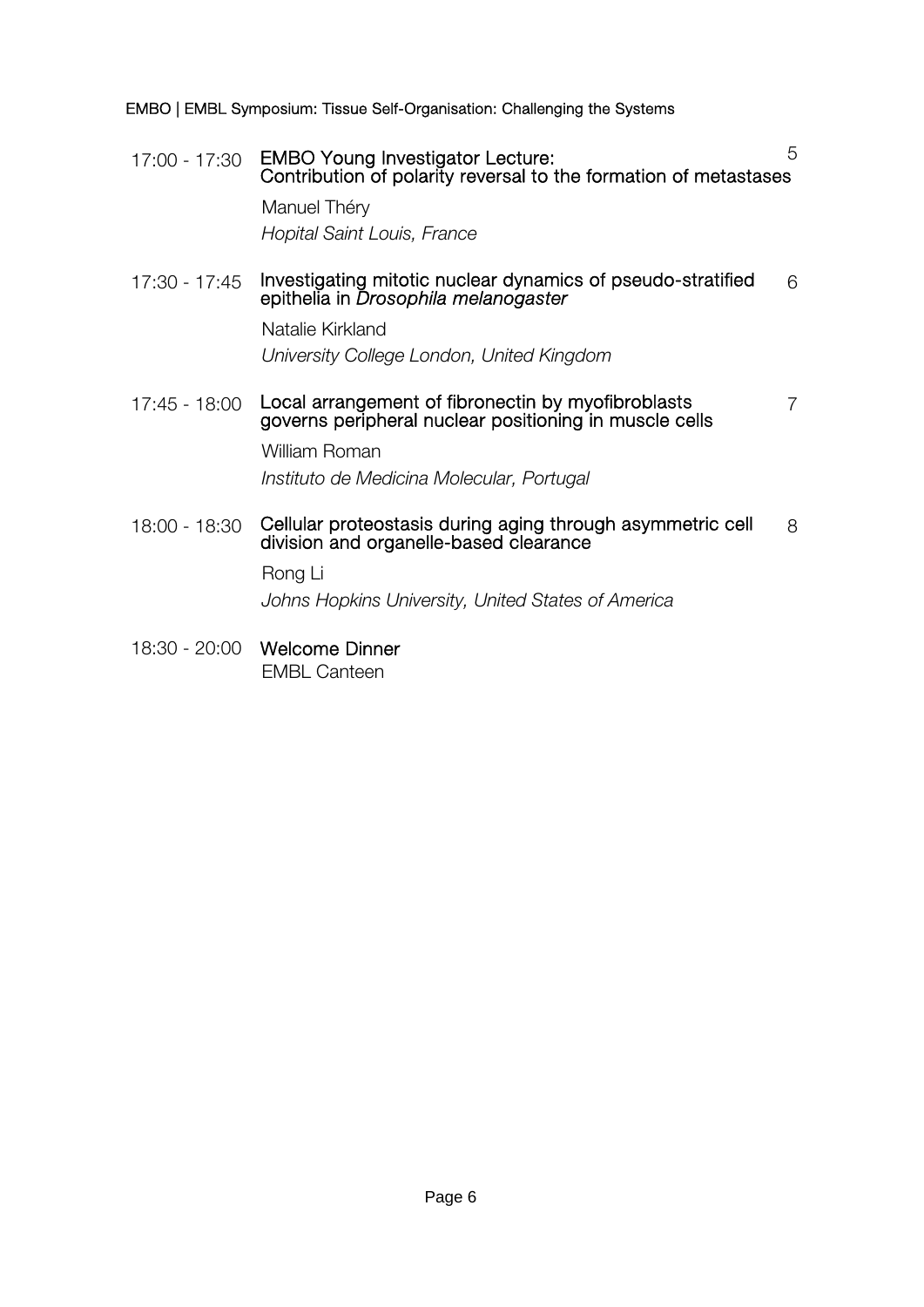| Monday 12 March 2018       |                                                                                                                                                        |    |
|----------------------------|--------------------------------------------------------------------------------------------------------------------------------------------------------|----|
| $09:00 - 12:15$            | Session 1 (continued): Cellular Organisation<br>Chair: Orion Weiner, University of California, San Francisco                                           |    |
|                            | <b>ATC Auditorium</b>                                                                                                                                  |    |
| 09:00 - 09:30              | Bring the pain: Response of an excitable embryo to cell<br>damage                                                                                      | 9  |
|                            | <b>Bill Bement</b><br>University of Wisconsin-Madison, United States of America                                                                        |    |
| $09:30 - 09:45$            | Spatiotemporally controlled Myosin relocalization and<br>internal pressure causes biased cortical extension to<br>generate sibling cell size asymmetry | 10 |
|                            | <b>Clemens Cabernard</b><br>University of Washington, United States of America                                                                         |    |
| 09:45 - 10:00              | Competition between Cortical and Cytoplasmic dynein<br>pulling forces for division positioning during embryonic<br>cleavages                           | 11 |
|                            | Jérémy Sallé<br>Jacques Monod Institute (CNRS), France                                                                                                 |    |
| 10:00 - 10:30              | Dendritic Cell Migration: from microfluidics to in vivo<br>imaging                                                                                     | 12 |
|                            | Ana-Maria Lennon-Duménil<br>Institut Curie, France                                                                                                     |    |
| 10:30 - 11:15 Coffee Break | <b>ATC Foyer</b>                                                                                                                                       |    |
| $11:15 - 11:45$            | Probing the feedback interactions between cell<br>morphogenesis and signaling                                                                          | 13 |
|                            | <b>Gaudenz Danuser</b><br>The University of Texas Southwestern Medical Center,<br>United States of America                                             |    |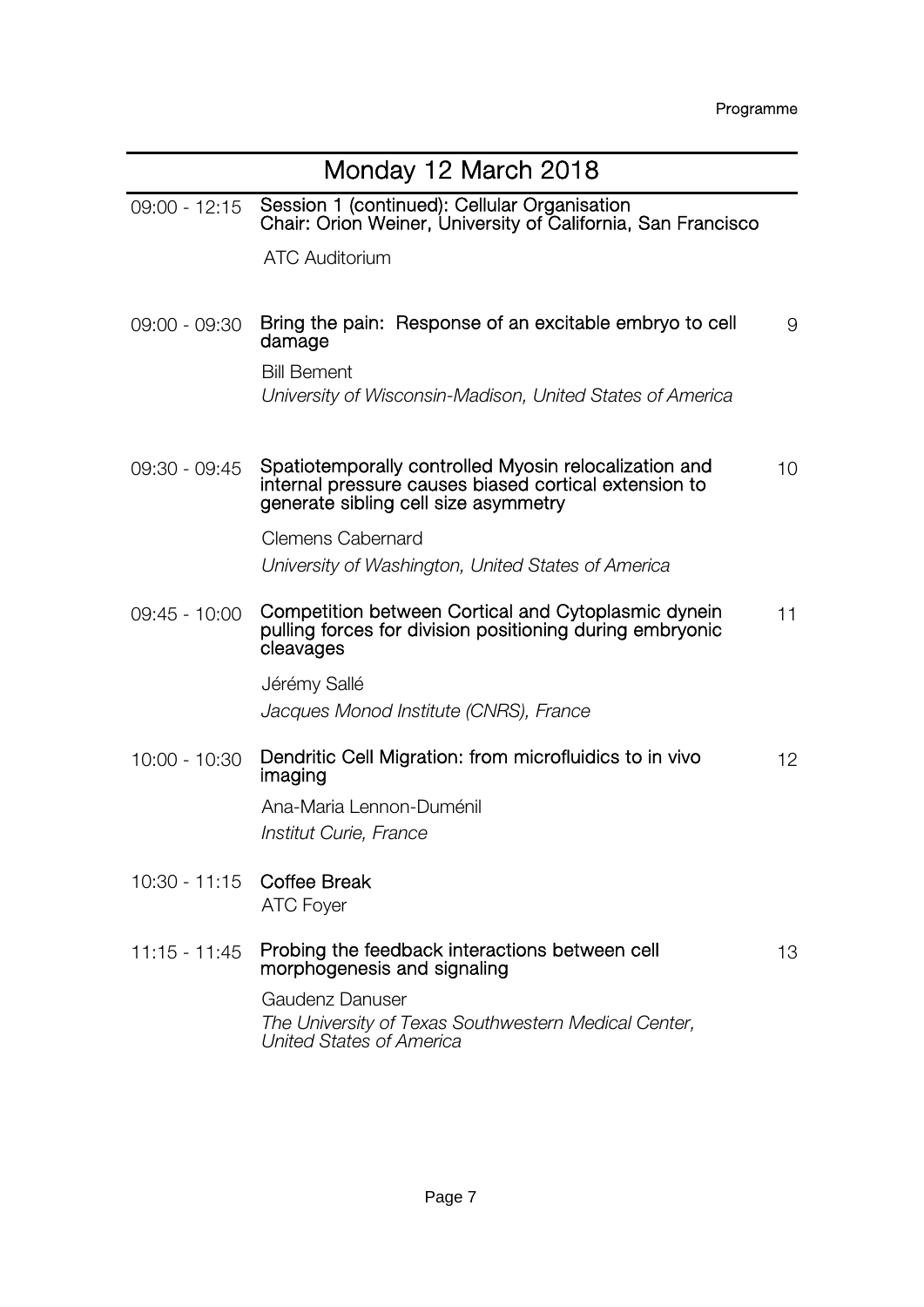11:45 - 12:00 Junctional forces and wall shear stress compete to coordinate collective cell polarity Claudio Franco Instituto de Medicina Molecular, Portugal 12:00 - 12:15 Self-organising properties of post-embryonic plant organ cell division patterns Alexis Maizel Heidelberg University, Germany 12:15 - 14:00 Lunch ATC Foyer 14:00 - 17:45 Session 2: Mechanics Chair: Celeste M. Nelson, Princeton University ATC Auditorium

14

15

EMBO | EMBL Symposium: Tissue Self-Organisation: Challenging the Systems

|               | 14:00 - 14:30 Control and self-organization of cell mechanics during<br>tissue morphogenesis<br><b>Thomas Lecuit</b><br><b>IBDM, France</b> | 16 |
|---------------|---------------------------------------------------------------------------------------------------------------------------------------------|----|
| 14:30 - 14:45 | Mechanical forces promote planar polarized junction<br>lengthening                                                                          | 17 |
|               | Xinyi Yang                                                                                                                                  |    |
|               | Institut Biologie Paris Seine, France                                                                                                       |    |
| 14:45 - 15:00 | Building a barrier: Survival of the fittest<br>in the developing skin                                                                       | 18 |
|               | Stephanie Ellis                                                                                                                             |    |
|               | The Rockefeller University, United States of America                                                                                        |    |
|               | 15:00 - 15:30 To be presented onsite<br>Suzanne Eaton                                                                                       | 20 |
|               | Max Planck Institute of Molecular Cell Biology and Genetics,<br>Germany                                                                     |    |
|               | 15:30 - 16:15 Coffee Break & Meet the Speakers<br><b>ATC Foyer</b>                                                                          |    |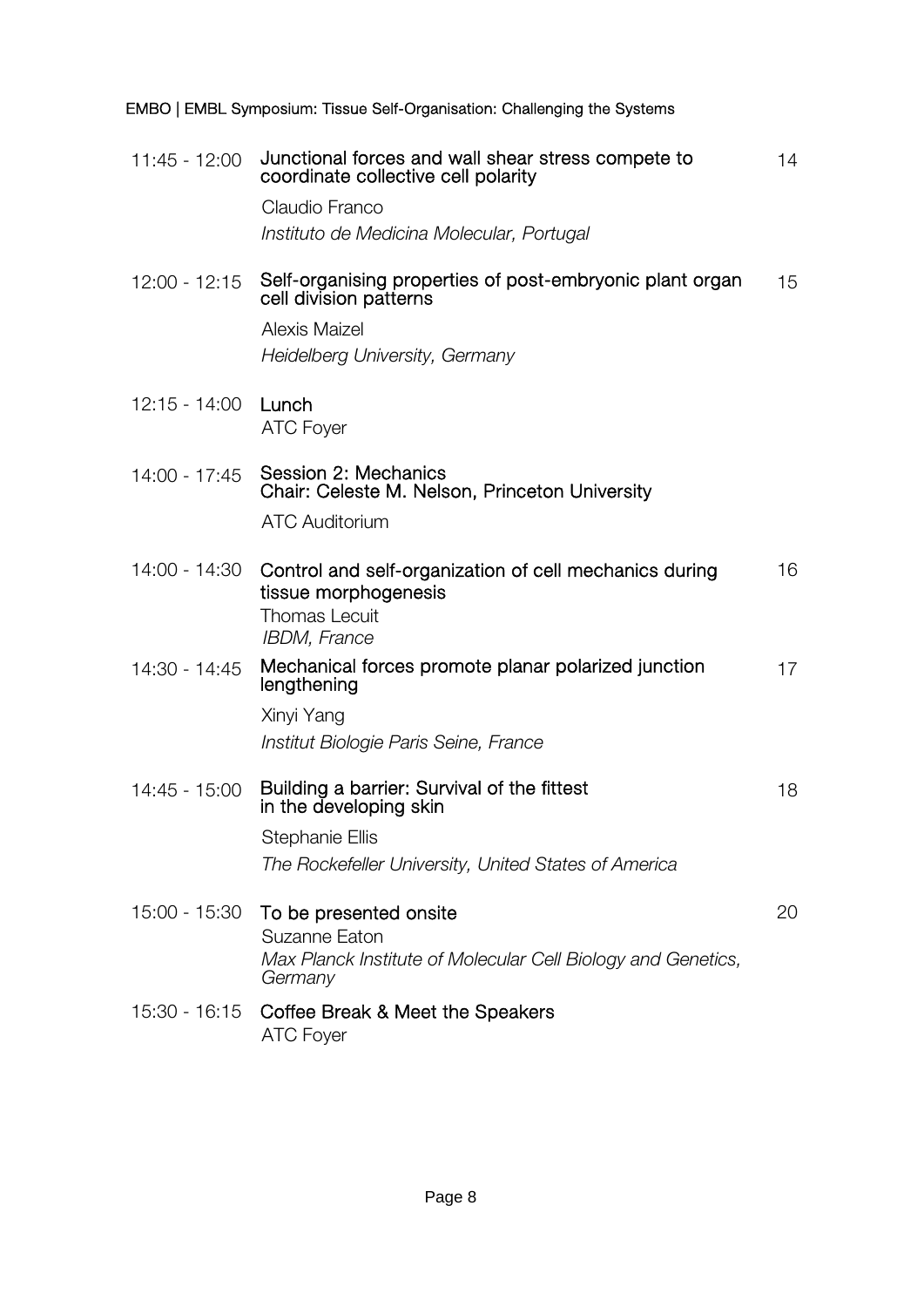Programme

|                 | 16:15 - 16:45 Motifs in morphogenesis<br>L. Mahadevan<br>Harvard University, United States of America                                                                                        | 19 |
|-----------------|----------------------------------------------------------------------------------------------------------------------------------------------------------------------------------------------|----|
| 16:45 - 17:00   | Cerebellar folding through differential expansion<br><b>Andrew Lawton</b><br>Sloan Kettering Institute, United States of America                                                             | 21 |
| $17:00 - 17:15$ | Tissue fluidity promotes epithelial wound healing<br><b>Rob Tetley</b><br>University College London, United Kingdom                                                                          | 22 |
| $17:15 - 17:45$ | Tissue genetics: clonality, heterogeneity, and growth in<br>Drosophila imaginal epithelia<br>Matthew C. Gibson<br>Stowers Institute for Medical Research,<br><b>United States of America</b> | 23 |
| 17:45 - 18:00   | Selected Flash Talks (1 slide / 2 min each)<br>Barriga #55 / DasGupta #63 / He #75 / Imran Alsou #77 /<br>Masselink #85 / Petridou #93                                                       |    |
|                 | 18:00 - 19:30 Poster Session I (odd numbers)<br><b>ATC Helix A</b>                                                                                                                           |    |
| 19:30 - 21:00   | Dinner<br><b>EMBL Canteen</b>                                                                                                                                                                |    |
|                 | 21:00 - 22:30 After-dinner drinks<br><b>ATC Rooftop Lounge</b>                                                                                                                               |    |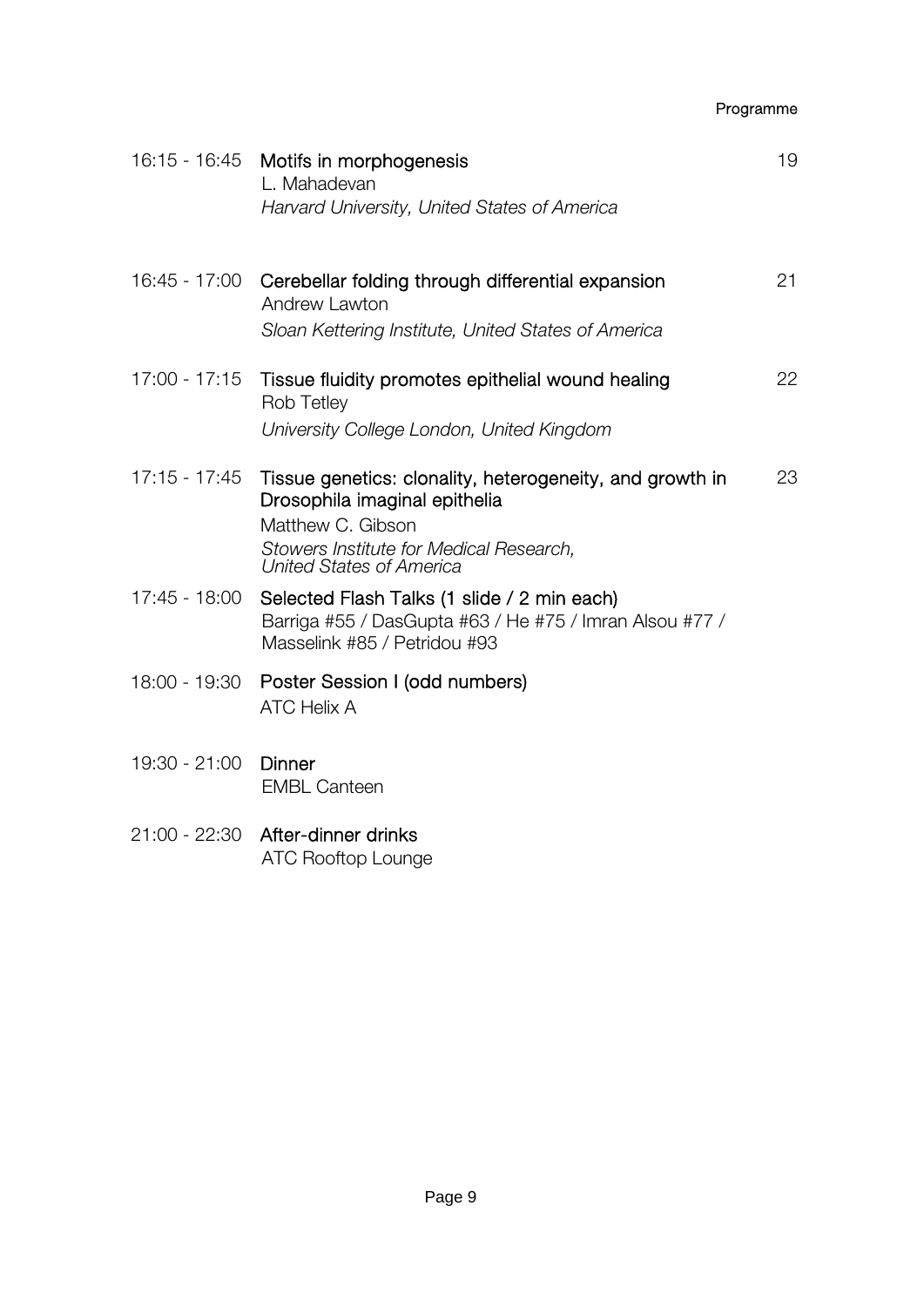| Tuesday 13 March 2018 |                                                                                                                                                                                 |    |
|-----------------------|---------------------------------------------------------------------------------------------------------------------------------------------------------------------------------|----|
| 09:00 - 11:45         | Session 3: Synthetic Biology<br>Chair: Stefano De Renzis, EMBL Heidelberg<br><b>ATC Auditorium</b>                                                                              |    |
| 09:00 - 09:30         | Synthetic morphogenesis in naïve embryonic tissues<br>Stefano De Renzis<br><b>EMBL Heidelberg, Germany</b>                                                                      | 24 |
| 09:30 - 09:45         | Mechanisms regulating the emergence of tissue-wide<br>synchrony in Drosophila early embryos<br>Victoria Deneke<br>Duke University, United States of America                     | 25 |
| 09:45 - 10:00         | Molecular mechanism of symmetry breaking in a 3D<br>model of a human epiblast<br>Mijo Simunovic<br>The Rockefeller University, United States of America                         | 26 |
| 10:00 - 10:45         | <b>Coffee Break</b><br><b>ATC Foyer</b>                                                                                                                                         |    |
| $10:45 - 11:15$       | Tissue Origami: engineering tissue folding by mechanical<br>compaction of the mesenchyme<br>Zev Gartner<br>University of California, San Francisco,<br>United States of America | 27 |
| $11:15 - 11:30$       | Cracking the adhesion code underlying robust pattern<br>formation in zebrafish spinal cord<br><b>Tony Tsai</b><br>Harvard Medical School, United States of America              | 28 |
| 11:30 - 11:45         | Delineating the cytomechanics of cardiac trabeculation<br>Rashmi Priya<br>Max Planck Institute for Heart and Lung Research, Germany                                             | 29 |

11:45 - 13:30 Lunch ATC Foyer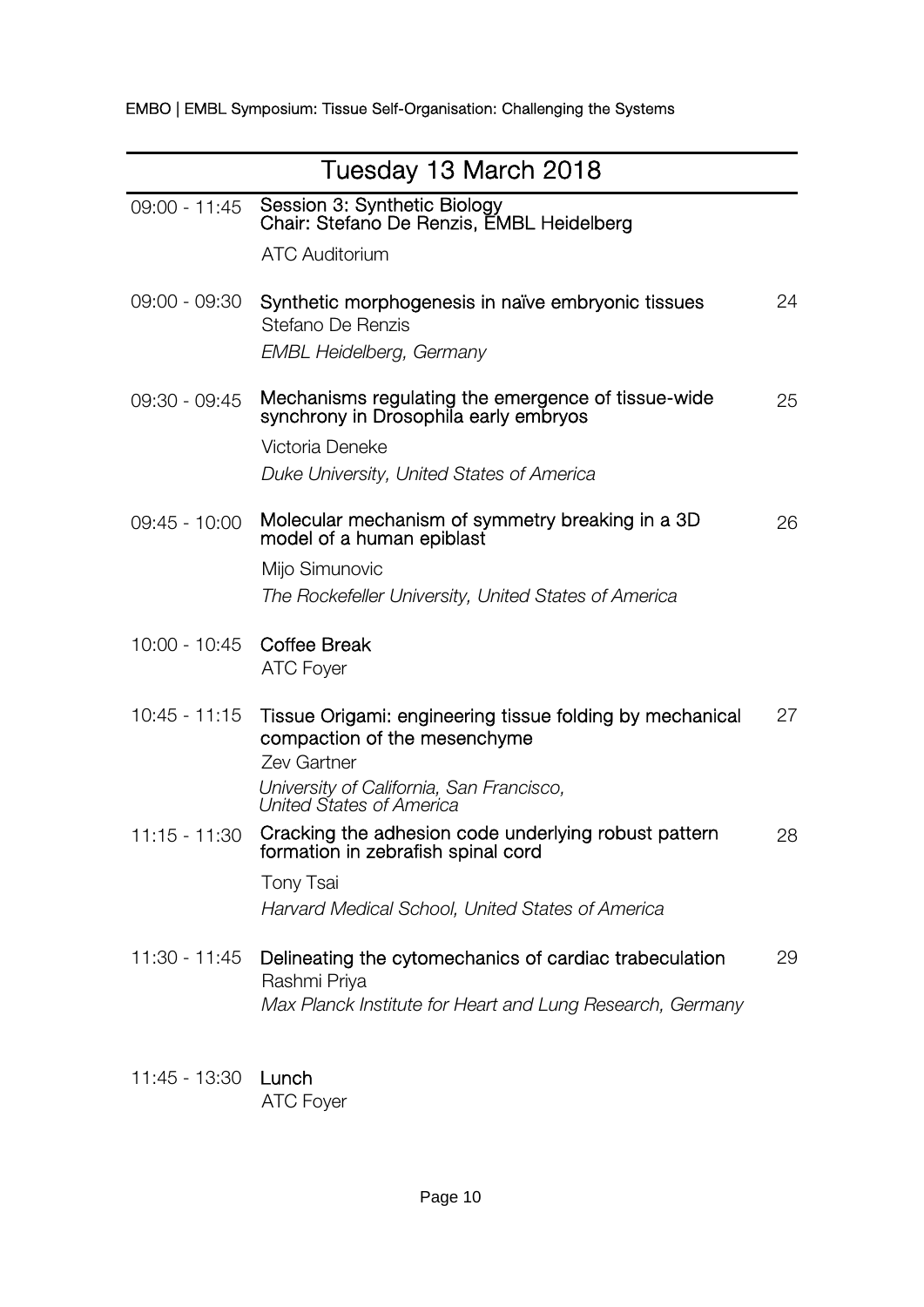## Programme

| Session 4: Self-organisation<br>14:00 - 17:45<br>Chair: Takashi Hiiragi, EMBL Heidelberg<br><b>ATC Auditorium</b><br>14:00 - 14:30<br>From Single Cell To Cell Collective And Back<br>Darren Gilmour<br>University of Zurich, Switzerland<br>14:30 - 14:45<br>How do the semicircular canals of the inner ear form?<br>Akankshi Munjal<br>Harvard Medical School, United States of America<br>Tissue self-organisation underlies morphogenesis of the<br>14:45 - 15:00<br>notochord<br>Michel Bagnat<br>Duke University, United States of America<br>Organ size control via the interplay between luminal<br>15:00 - 15:30<br>pressure and cell mechanics<br>Chii Jou Chan<br>EMBL Heidelberg, Germany<br>15:30 - 16:15 Coffee Break & Meet the Speakers<br><b>ATC Foyer</b><br>Human pluripotent stem cell-derived gastrointestinal<br>$16:15 - 16:45$<br>organoids as new models to study developmental<br>processes in humans<br>James Wells<br>Cincinnati Children's Hospital Research Foundation, | 13:30 - 14:00 To be presented onsite<br>Petra Schwille<br>Max Planck Institute of Biochemistry, Germany | 30 |
|--------------------------------------------------------------------------------------------------------------------------------------------------------------------------------------------------------------------------------------------------------------------------------------------------------------------------------------------------------------------------------------------------------------------------------------------------------------------------------------------------------------------------------------------------------------------------------------------------------------------------------------------------------------------------------------------------------------------------------------------------------------------------------------------------------------------------------------------------------------------------------------------------------------------------------------------------------------------------------------------------------|---------------------------------------------------------------------------------------------------------|----|
|                                                                                                                                                                                                                                                                                                                                                                                                                                                                                                                                                                                                                                                                                                                                                                                                                                                                                                                                                                                                        |                                                                                                         |    |
|                                                                                                                                                                                                                                                                                                                                                                                                                                                                                                                                                                                                                                                                                                                                                                                                                                                                                                                                                                                                        |                                                                                                         | 31 |
|                                                                                                                                                                                                                                                                                                                                                                                                                                                                                                                                                                                                                                                                                                                                                                                                                                                                                                                                                                                                        |                                                                                                         | 32 |
|                                                                                                                                                                                                                                                                                                                                                                                                                                                                                                                                                                                                                                                                                                                                                                                                                                                                                                                                                                                                        |                                                                                                         | 33 |
|                                                                                                                                                                                                                                                                                                                                                                                                                                                                                                                                                                                                                                                                                                                                                                                                                                                                                                                                                                                                        |                                                                                                         | 34 |
|                                                                                                                                                                                                                                                                                                                                                                                                                                                                                                                                                                                                                                                                                                                                                                                                                                                                                                                                                                                                        |                                                                                                         |    |
|                                                                                                                                                                                                                                                                                                                                                                                                                                                                                                                                                                                                                                                                                                                                                                                                                                                                                                                                                                                                        |                                                                                                         | 35 |
|                                                                                                                                                                                                                                                                                                                                                                                                                                                                                                                                                                                                                                                                                                                                                                                                                                                                                                                                                                                                        | United States of America                                                                                |    |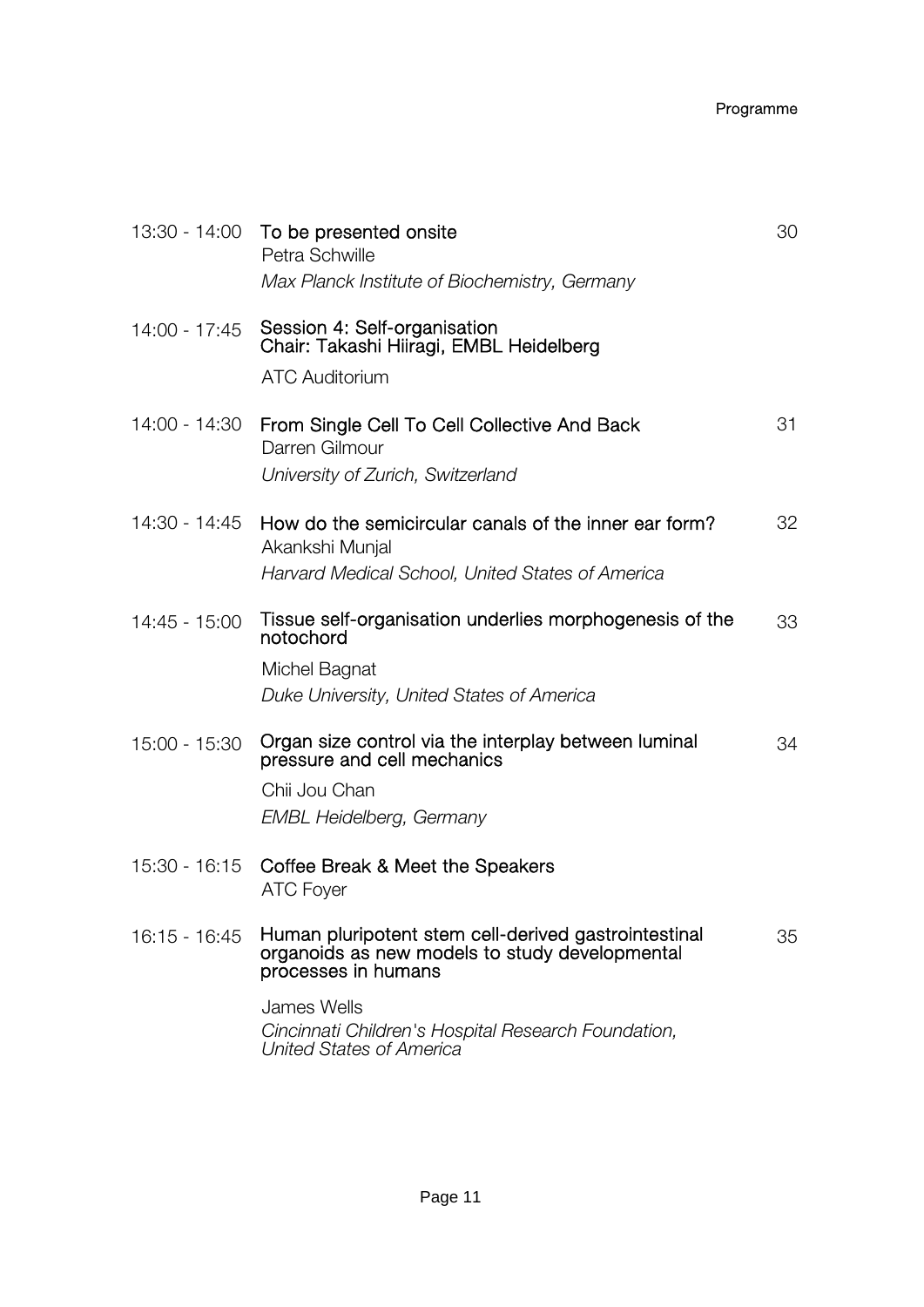EMBO | EMBL Symposium: Tissue Self-Organisation: Challenging the Systems

16:45 - 17:00 Mechanics of cell sheet folding – Embryonic inversion in the green alga Volvox 36

> Stephanie Höhn University of Cambridge, United Kingdom

17:00 - 17:15 The integration of traction and adhesion forces links cell fate specification and morphogenesis of organ progenitors in the zebrafish embryo 37

> Miguel Concha University of Chile, Chile

## 17:15 - 17:45 Self-organisation and symmetry breaking of intestinal organoids 38

Prisca Liberali Friedrich Miescher Institute, Switzerland

- 17:45 18:00 Selected Flash Talks (1 slide / 2 min each) Bailles #52 / Baumgärtner #56 / Libby #83 / Pour #95 / Schauer #102 / Zinner #121
- 18:00 19:30 Poster Session II (even numbers plus #83 / #95 / #121) ATC Helix A
- 19:30 21:30 Conference Dinner EMBL Canteen
- 21:30 00:00 Conference Party with DJ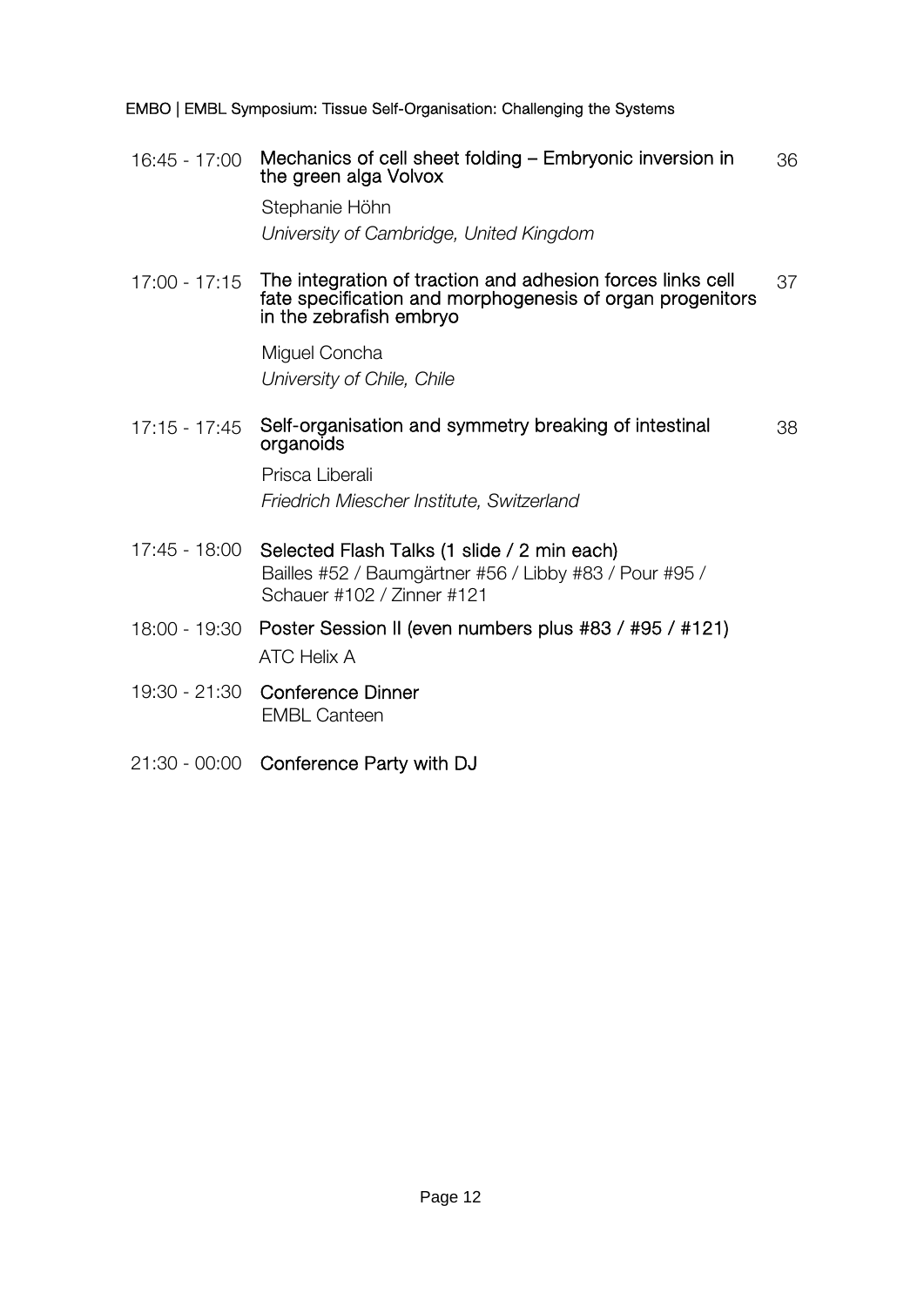| Wednesday 14 March 2018 |                                                                                                                                                                         |    |
|-------------------------|-------------------------------------------------------------------------------------------------------------------------------------------------------------------------|----|
| 09:00 - 12:45           | Session 5: Modeling Organogenesis and disease<br>Chair: Darren Gilmour, University of Zurich                                                                            |    |
|                         | <b>ATC Auditorium</b>                                                                                                                                                   |    |
| 09:00 - 09:30           | YAP/TAZ in stem cells and tissue regeneration<br>Stefano Piccolo                                                                                                        | 39 |
|                         | University of Padova, Italy                                                                                                                                             |    |
| 09:30 - 09:45           | Explorative mechanochemical modelling of dorsal closure<br>reveals emergent cell patterning and tissue shaping                                                          | 40 |
|                         | Francesco Atzeni                                                                                                                                                        |    |
|                         | University of Zurich, Switzerland                                                                                                                                       |    |
| 09:45 - 10:00           | Tissue-level phase transitions direct self-organisation of<br>skin progenitor cells: A platform for analyzing interface<br>between physical process and gene regulation | 41 |
|                         | Chengming Chuong                                                                                                                                                        |    |
|                         | University of Southern California, United States of America                                                                                                             |    |
|                         |                                                                                                                                                                         |    |
| $10:00 - 10:30$         | Studying human brain development and evolution in<br>cerebral organoids                                                                                                 | 42 |
|                         | Madeline Lancaster                                                                                                                                                      |    |
|                         | MRC Laboratory of Molecular Biology, United Kingdom                                                                                                                     |    |
| $10:30 - 11:15$         | Coffee Break & Meet the Speakers<br><b>ATC Foyer</b>                                                                                                                    |    |
| $11:15 - 11:45$         | Developing under pressure: physical force as a pacer of<br>morphogenesis                                                                                                | 43 |
|                         | Celeste M. Nelson                                                                                                                                                       |    |
|                         | Princeton University, United States of America                                                                                                                          |    |
|                         | 11:45 - 12:00 Fluid mechanics of avian gastrulation<br><b>Francis Corson</b>                                                                                            | 44 |
|                         | CNRS / Ecole Normale Supérieure, France                                                                                                                                 |    |